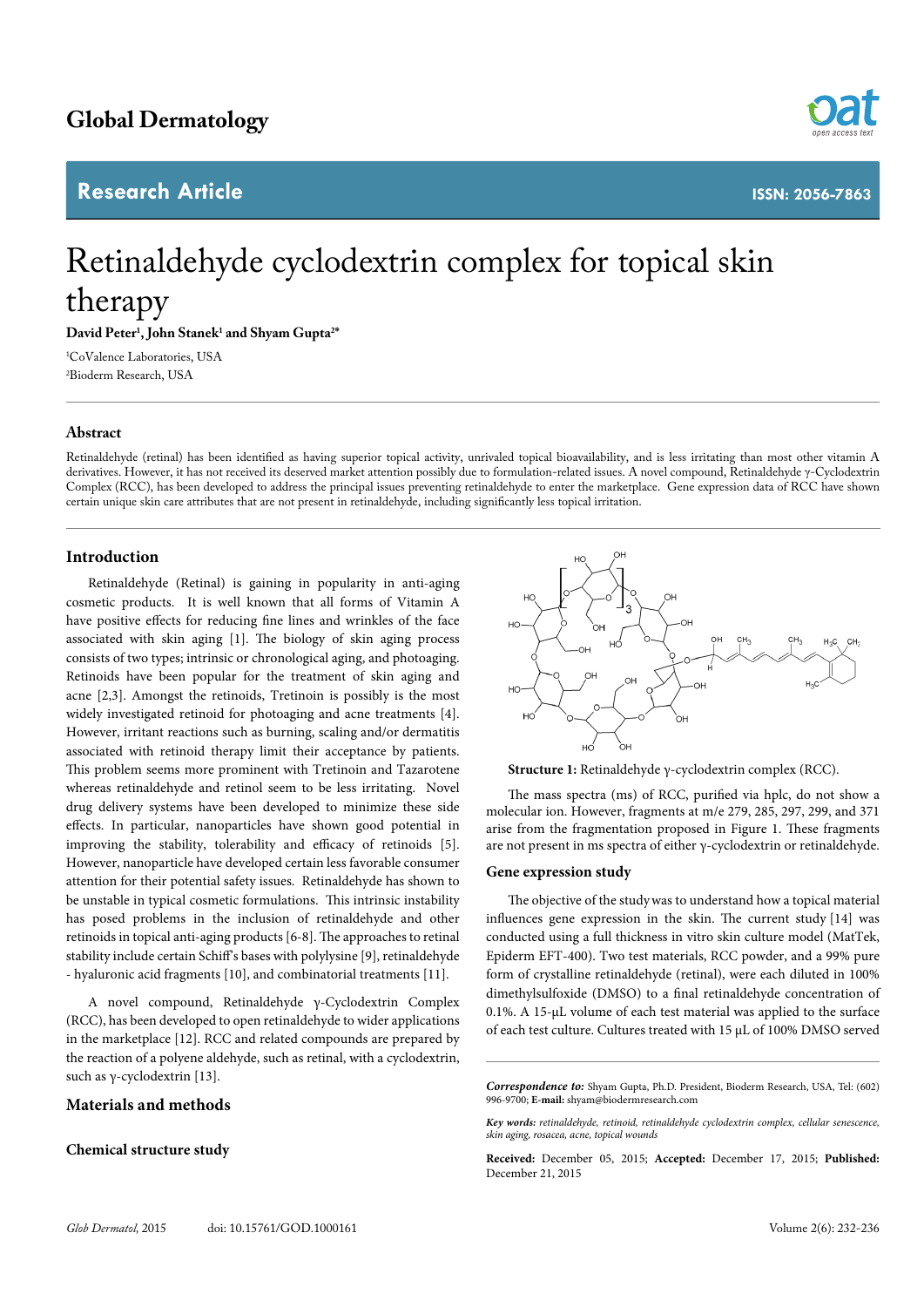

**Figure 1.** Mass Spectral Fragmentation of Retinaldehyde γ-Cyclodextrin Complex (RCC).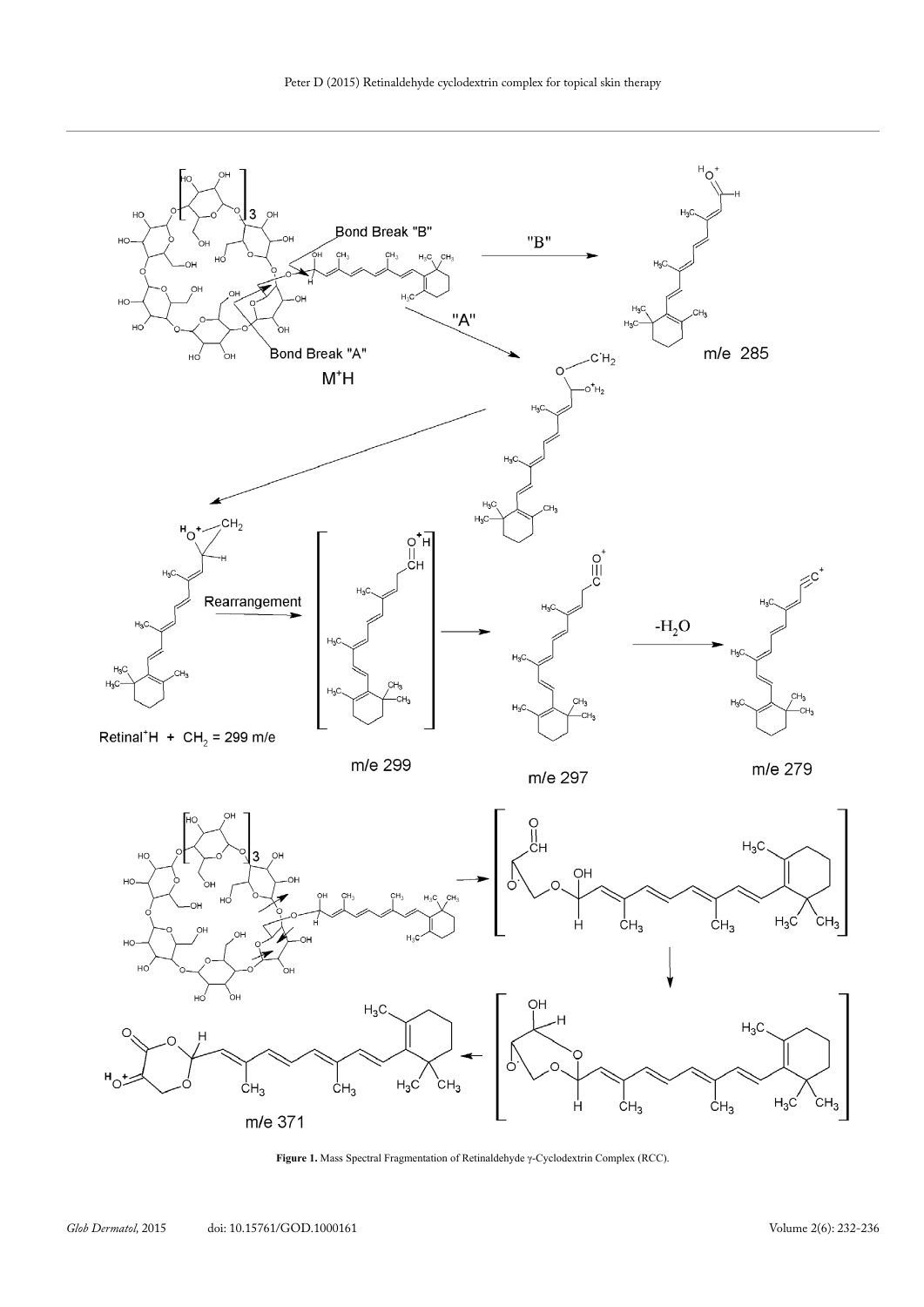# Table 1. Gene-Expression Data.

| <b>Gene ID</b>   | <b>Gene Name</b>                              | <b>Retinol</b><br>0.5% | <b>Retinol</b><br>$0.10\%$ | Retinaldehyde<br>$0.10\%$ | <b>RCC</b><br>0.10% | <b>Gene Function</b>                                                                                   |
|------------------|-----------------------------------------------|------------------------|----------------------------|---------------------------|---------------------|--------------------------------------------------------------------------------------------------------|
| DSC1             | desmocollin                                   | $-11.89$               | $-2.38$                    | $-6.97$                   | $-12.36$            | Extracellular matrix/Cell adhesion                                                                     |
| TNF              | tumor necrosis factor alpha                   | n/a                    | n/a                        | $-3.78$                   | $-5.92$             | Inflammatory response, Extracellular<br>matrix breakdown                                               |
| FLG              | epidermal filaggrin                           | $-2.35$                | $-0.47$                    | $-3.64$                   | $-5.60$             | <b>Barrier</b> function                                                                                |
| LOR              | loricrin                                      | n/a                    | n/a                        | $-3.82$                   | $-4.32$             | Keratinocyte differentiation/Barrier<br>function                                                       |
| BMP4             | bone morphogenetic protein 4                  | n/a                    | n/a                        | $-2.16$                   | $-3.39$             | Whitening/Melanogenesis                                                                                |
| DSG1             | desmoglein 1                                  | $-5.33$                | $-1.07$                    | $-2.26$                   | $-2.95$             | Extracellular matrix, Cell adhesion/<br><b>Barrier</b> function                                        |
| CDSN             | corneodesmosin                                | n/a                    | n/a                        | $-2.57$                   | $-2.74$             | <b>Barrier function</b>                                                                                |
| PTGS2            | cyclooxygenase 2 (COX-2)                      | 4.35                   | 0.87                       | n/a                       | $-2.60$             | Cytokine/Chemokine/Inflammatory<br>response                                                            |
| LIF              | leukemia inhibitor factor                     | 10.93                  | 2.19                       | n/a                       | $-2.45$             | Inflammatory response                                                                                  |
| KRT1             | keratin 1                                     | $-6.30$                | $-1.26$                    | n/a                       | $-2.30$             | Keratinocyte differentiation                                                                           |
| LCE3D            | late cornified envelope 3D                    | n/a                    | n/a                        | $-2.00$                   | $-2.15$             | <b>Barrier function</b>                                                                                |
| NGF              | nerve growth factor                           | $-7.97$                | $-1.59$                    | n/a                       | $-2.06$             | Inflammation/Collagen synthesis/<br>Repair                                                             |
| IL6              | interleukin 6                                 | 3.18                   | 0.64                       | n/a                       | $-2.04$             | Cytokine/Chemokine/Inflammatory<br>Response                                                            |
| IL1A             | interleukin 1 alpha                           | 3.76                   | 0.75                       | n/a                       | $-2.02$             | Cytokine/Chemokine/Inflammatory<br>response                                                            |
| IL8              | interleukin 8                                 | 11.84                  | 2.37                       | n/a                       | $-1.92$             | Cytokine/Chemokine/Inflammatory<br>response                                                            |
| MMP1             | matrix metallopeptidase 1/collagenase         | n/a                    | n/a                        | n/a                       | $-1.82$             | Extracellular matrix breakdown                                                                         |
| TGM1             | transglutaminase                              | n/a                    | n/a                        | n/a                       | $-1.70$             | Keratinization/Barrier function                                                                        |
| BMP <sub>2</sub> | bone morphogenetic protein 2                  | 4.44                   | 0.89                       | n/a                       | $-1.69$             | Whitening/Melanogenesis                                                                                |
| HMOX1            | hemeoxygenase 1                               | n/a                    | n/a                        | 2.12                      | $-1.49$             | Anti-oxidant/Oxidative Stress                                                                          |
| <b>VEGFA</b>     | vascular endothelial growth factor A          | n/a                    | n/a                        | n/a                       | $-1.47$             | Growth factor/Cell proliferation/<br>Wound healing                                                     |
| MITF             | micropthalmia-associated transcription factor | -1.85                  | $-0.37$                    | n/a                       | $-1.46$             | Whitening/Melanogenesis                                                                                |
| DSG3             | desmoglein 3                                  | 1.99                   | 0.40                       | 1.92                      | 1.68                | Extracellular matrix, Cell adhesion/<br><b>Barrier</b> function                                        |
| KLK8             | kallikrein 8                                  | n/a                    | n/a                        | 2.13                      | 1.88                | Desquamation/Extracellular matrix<br>breakdwon                                                         |
| ITGB4            | b4 integrin                                   | n/a                    | n/a                        | n/a                       | 1.89                | Cell adhesion/Barrier function                                                                         |
| KLK5             | kallikrein 5                                  | n/a                    | n/a                        | n/a                       | 1.96                | Desquamation                                                                                           |
| TGFB1            | transforming growth factor beta 1             | 2.04                   | 0.41                       | 2.20                      | 2.17                | Extracellular matrix intergrity, Cell<br>adhesion/Barrier function                                     |
| TP63             | tumor protein p63; tp73-like                  | $-1.41$                | $-0.28$                    | n/a                       | 2.22                | Cell cycle/proliferation                                                                               |
| GSTT1            | glutathione S transferase theta 1             | n/a                    | n/a                        | n/a                       | 2.44                | Anti-oxidant/Oxidative Stress                                                                          |
| KLK7             | kallikrein 7                                  | 1.62                   | 0.32                       | 3.13                      | 3.02                | Desquamation/Extracellular matrix<br>breakdwon                                                         |
| AQP3             | aquaporin 3                                   | n/a                    | n/a                        | 4.85                      | 5.96                | Keratinocyte proliferation,<br>Differentiation, Hydration                                              |
| CLDN7            | claudin 7                                     | 7.04                   | 1.41                       | 7.79                      | 9.29                | <b>Barrier</b> function                                                                                |
| KLK6             | kallikrein 6                                  | 13.49                  | 2.70                       | 11.28                     | 12.99               | Inflammation/Barrier function,<br>Extracellular matrix breakdown                                       |
| AQP10            | aquaporin 10                                  | $-96.92$               | $-19.38$                   | n/a                       | n/a                 | Hydration                                                                                              |
| AQP7             | aquaporin 7                                   | $-88.08$               | $-17.62$                   | n/a                       | n/a                 | Hydration                                                                                              |
| CAT              | catalase                                      | $-2.34$                | $-0.47$                    | n/a                       | n/a                 | Anti-oxidant/Oxidative Stress                                                                          |
| CLDN1            | claudin 1                                     | $-1.74$                | $-0.35$                    | n/a                       | n/a                 | <b>Barrier</b> function                                                                                |
| COL4A1           | collagen IV al                                | 1.87                   | 0.37                       | n/a                       | n/a                 | This gene encodes type IV alpha<br>collagen chain                                                      |
| FGF2             |                                               | 1.92                   | 0.38                       | n/a                       | n/a                 | Regulation of cell survival,<br>cell division, angiogenesis,<br>celldifferentiation and cell migration |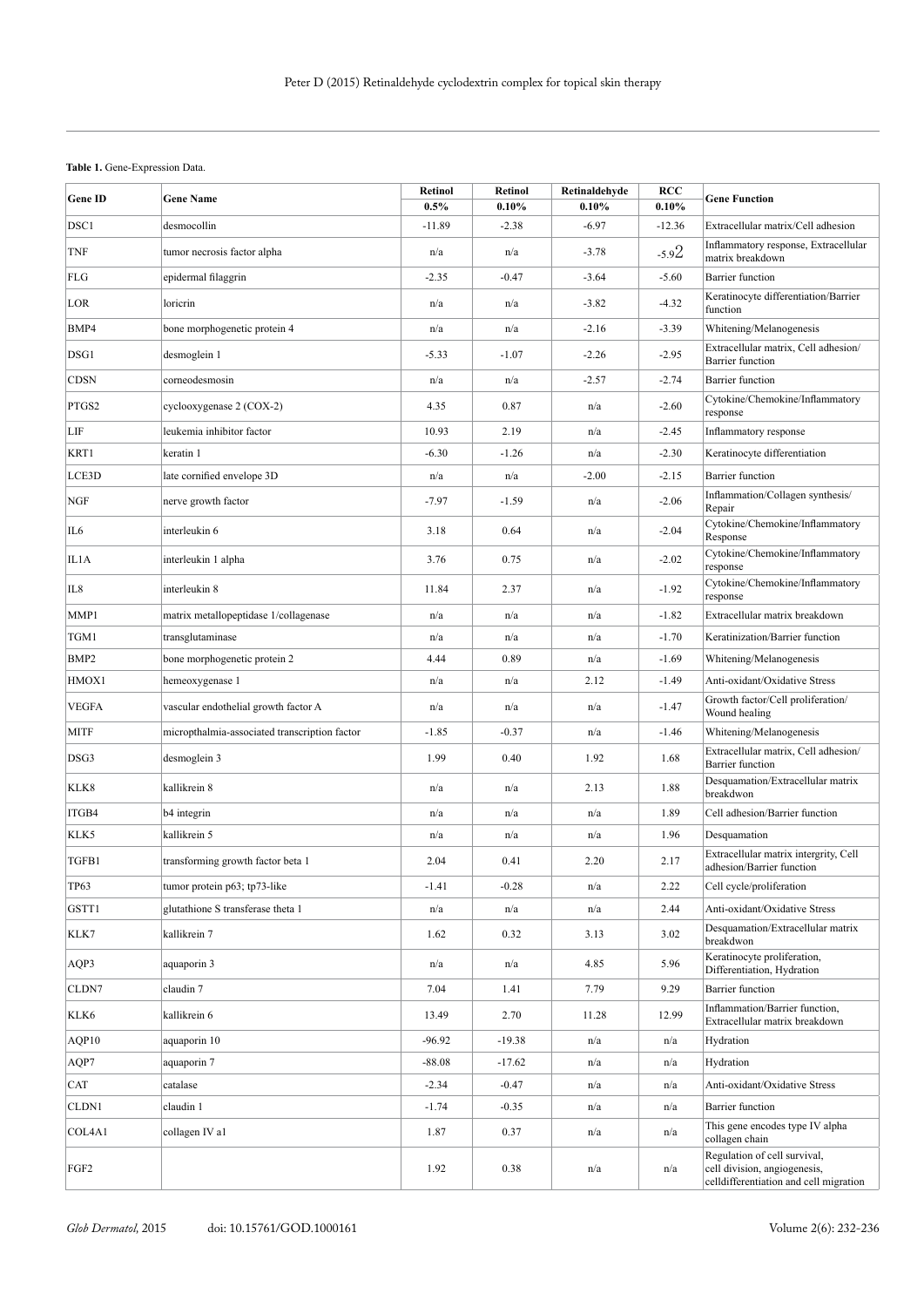| <b>HBEGF</b>      | heparin-binding EGF-like growth factor | 7.73    | 1.55    | 1.90    | n/a | Growth factor/Keratinocyte migration                                                                                                |
|-------------------|----------------------------------------|---------|---------|---------|-----|-------------------------------------------------------------------------------------------------------------------------------------|
| IL1B              | interleukin 1 beta                     | 9.95    | 1.99    | 2.39    | n/a | Cytokine/Chemokine/Inflammatory<br>response                                                                                         |
| ITGB1             | b1 integrin/Fibronectin 1 receptor     | n/a     | n/a     | 1.59    | n/a | Cell adhesion/Barrier function                                                                                                      |
| <b>IVL</b>        |                                        | 2.49    | 0.50    | n/a     | n/a | Component of keratinocyte crosslinked<br>envelope                                                                                   |
| KRT10             |                                        | $-6.84$ | $-1.37$ | n/a     | n/a | This gene encodes a member of the<br>type I cytokeratin family                                                                      |
| KRT5              |                                        | $-3.03$ | $-0.61$ | n/a     | n/a | This type II cytokeratin is in the basal<br>layer of the epidermis                                                                  |
| MC1R              |                                        | $-2.12$ | $-0.42$ | n/a     | n/a | This gene encodes the receptor protein<br>for melanocyte-stimulating hormone<br>$(MSH)$ .                                           |
| <b>MKI67</b>      |                                        | $-2.28$ | $-0.46$ | n/a     | n/a | This gene encodes a nuclear protein<br>necessary for cellular proliferation                                                         |
| MMP3              |                                        | 2.85    | 0.57    | n/a     | n/a | This gene encodes an enzyme which<br>degrades fibronectin, laminin,<br>collagens III, IV, IX, and X, and<br>cartilage proteoglycans |
| MT <sub>2</sub> A |                                        | 2.76    | 0.55    | n/a     | n/a | MT2A (metallothionein 2A) is a<br>protein-coding gene that bind various<br>heavy metals                                             |
| <b>PCNA</b>       |                                        | $-2.38$ | $-0.48$ | n/a     | n/a | Auxiliary protein of DNA polymerase<br>delta involved in the control of<br>eukaryotic DNA replication                               |
| PKP1              |                                        | $-2.04$ | $-0.41$ | n/a     | n/a | Plakophilin proteins involved in<br>molecular recruitment and stabilization<br>during desmosome formation                           |
| <b>TNC</b>        | tenascin C                             | n/a     | n/a     | $-1.73$ | n/a | Extracellular matrix                                                                                                                |
| <b>TP73</b>       |                                        | $-2.85$ | $-0.57$ | n/a     | n/a | Participates in the apoptotic response<br>to DNA damage.                                                                            |
| <b>TXN</b>        | thioredoxin                            | n/a     | n/a     | 2.12    | n/a | Anti-oxidant/Oxidative Stress                                                                                                       |
| TXNRD1            | thioredoxinreductase 1                 | 1.96    | 0.39    | 3.80    | n/a | Anti-oxidant/Oxidative Stress                                                                                                       |
| <b>VCAN</b>       |                                        | $-2.07$ | $-0.41$ | n/a     | n/a | This gene is involved in cell adhesion,<br>proliferation, proliferation, migration<br>and angiogenesis                              |

as the control group. Cultures were collected 24 hours post-application for gene expression analysis.

Gene expression was analyzed using validated Taqman gene expression assays in the Taqman Low Density Array (TLDA) format. Analysis was carried out using the Genemarkers Standard Skin Panel, which contains assays for 92 target genes and four endogenous control genes. One additional target gene, HSP47, was assayed using a 96 well format. All genes in both formats were assayed in duplicate. A summary of the genes with statistically significant FC values is shown in Table 1. Negative values indicate decreased gene expression (downregulation) and positive values indicate increased gene expression (upregulation). RNA yield and quality was ensured using qPCR metrics based on up/down regulation of genes. NA=fold-change values were not greater than or equal to 2.0. Changes in gene expression greater than or equal to 2.0 are reported as linear fold change differences between test material and control groups (paired t-tests,  $p \le 0.05$ , N=4).

### **Exceptional Results**

The gene-expression data (Table 1 ) clearly indicate RCC provides a topical method of treating, reducing the occurrence of, or improving the symptoms associated with melanogenesis, oxidative damage, inflammation, skin irritation from inflammation, loss of cell adhesion, loss of desquamation, extra-cellular including connective tissue matrix breakdown and skin tone loss thereof, loss of keratinization, cellular senescence, skin aging from cellular senescence, loss of skin whiteness,

loss of skin barrier function, loss of skin firmness, inflammation from rosacea, skin disfigurements and skin discoloration from rosacea, inflammation from acne, skin wrinkles and fine lines from cellular senescence, cellular oxidation, loss of skin collagen, and topical wounds.

#### **Conclusion**

Retinaldehyde γ-Cyclodextrin Complex (RCC) now provides marketing opportunities for high-performance cosmetics that wish to utilize retinaldehyde into their line-up with unprecedented skin care attributes.

#### **References**

- 1. Mukherjee S, Date A, Patravale V, Korting HC, Roeder A, et al. (2006) Retinoids in the treatment of skin aging: an overview of clinical efficacy and safety. *Clin Interv Aging* 1: 327-348. [[Crossref](http://www.ncbi.nlm.nih.gov/pubmed/18046911)]
- 2. Merkviladze N, Gaidamashvili T, Tushurashvili P, Ekaladze E, Jojua N (2010) The efficacy of topical drugs in treatment of noninflammatory acne vulgaris. *Georgian Med News* 186: 46-50. [[Crossref](http://www.ncbi.nlm.nih.gov/pubmed/20972276)].
- 3. Thielitz A, Abdel-Naser MB, Fluhr JW, Zouboulis CC, Gollnick H (2010) Topical retinoids in acne-an evidence-based overview. *J Dtsch Dermatol Ges* 11:S15-23. [[Crossref](http://www.ncbi.nlm.nih.gov/pubmed/18479477)]
- 4. Darlenski R, Surber C, Fluhr JW (2010) Topical retinoids in the management of photodamaged skin: from theory to evidence-based practical approach. *Br J Dermatol* 163: 1157-1165. [[Crossref](http://www.ncbi.nlm.nih.gov/pubmed/20633013)]
- 5. Gao SQ, Maeda T, Okano K, Palczewski K (2012) A microparticle/hydrogel combination drug-delivery system for sustained release of retinoids. *Invest Ophthalmol Vis Sci* 53: 6314-6323. [[Crossref](http://www.ncbi.nlm.nih.gov/pubmed/22918645)]